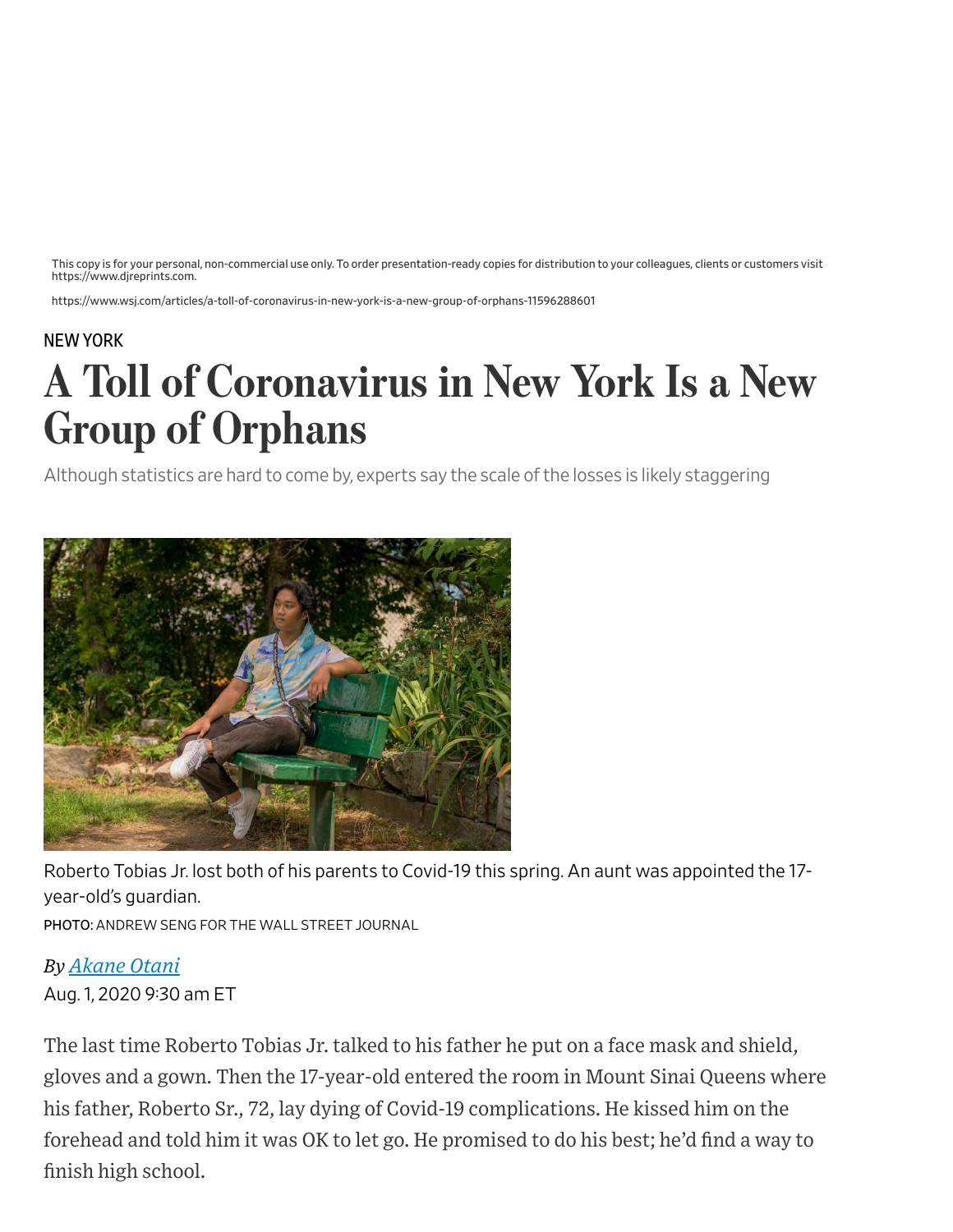A month later, he got a phone call while at a park with friends. His mother, 61, had just died. She, too, had gotten the coronavirus—likely at home, where she used up vacation days from her nursing job at a Harlem hospital to look after her husband when he first fell ill.

Mr. Tobias Jr. hung up the phone, trying his best to act normal, but his friends knew the worst had happened.

"I was emptied at that moment," he said.

The coronavirus pandemic has [ravaged](https://www.wsj.com/articles/im-sorry-i-cant-kiss-youcoronavirus-victims-are-dying-alone-11586534526) families, and it's difficult to figure out exactly how many children have lost a caregiver or have been orphaned, but experts say the scale of the losses is likely staggering. For every one death caused by coronavirus, roughly nine people will lose a grandparent, parent, sibling, spouse or child, according to a July study written by researchers from Pennsylvania State University, the University of Southern California and the University of Western Ontario.

The pandemic has disproportionately affected **Black and Hispanic communities**, as well as lower-income families, who often have no choice but to continue working outside the home.

Social workers and therapists say they have been inundated with phone calls from relatives asking how to help grieving children.



Lizbeth Martinez, center, with her family in March. Both of her parents have been hospitalized because of the virus, leaving her to care for her younger siblings. PHOTO: LIZBETH MARTINEZ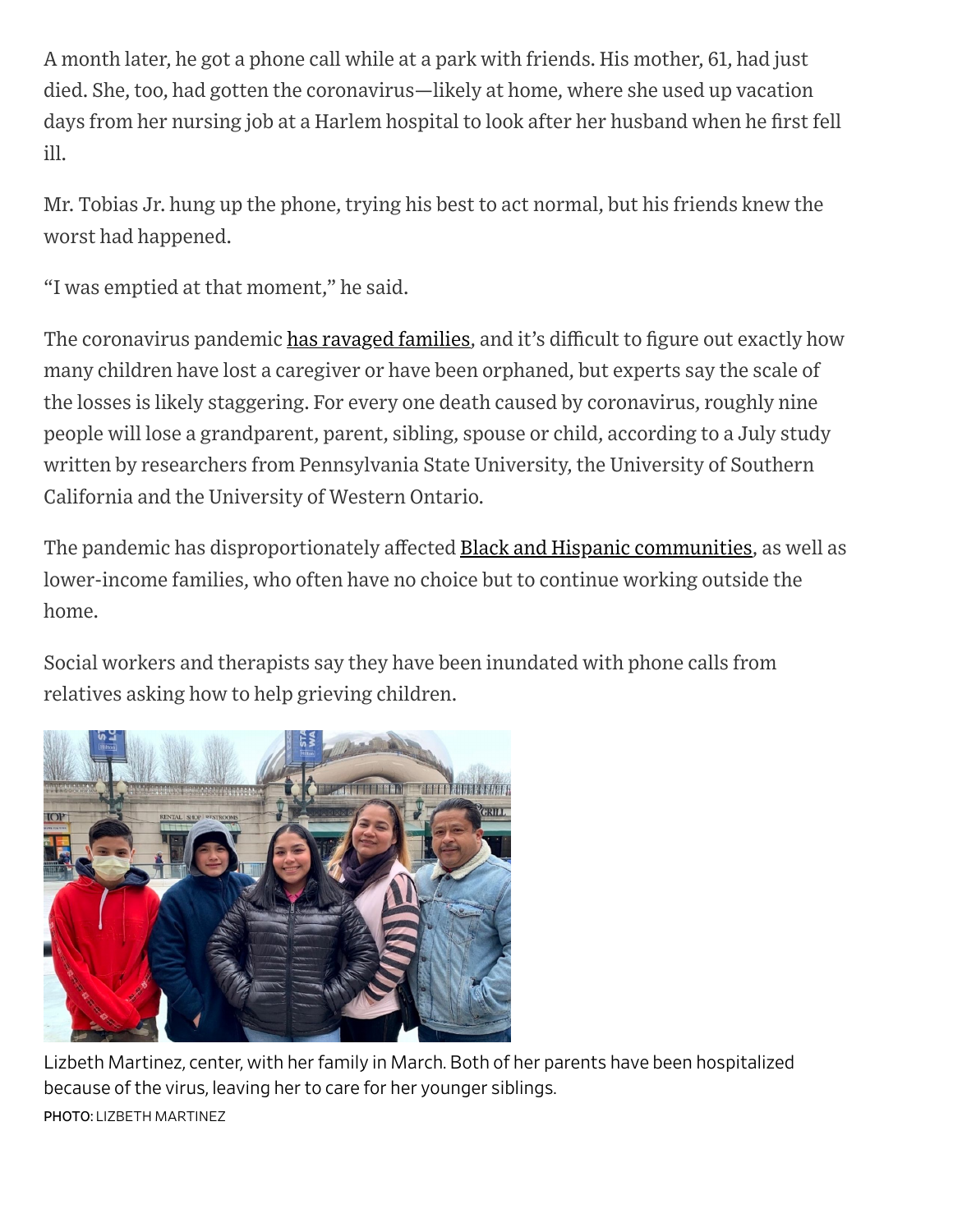"Children are asking who will be taking care of me, or will it happen to me, or will it happen to the next person who is taking care of me…and it's not so easy to answer those questions because we don't have the answers," said Gilly Cannon, director of children's bereavement services at Maryland-based nonprofit CaringMatters.

The Administration for Children and Families, a division of the U.S. Department for Health and Human Services, said it doesn't collect data on the cause of death for caregivers that leads to a child entering foster care. Children must have a legal guardian until age 18. If they don't have a relative who can be one, local child welfare officials enter them into the foster care system.

In New York City, an area hit early by the pandemic, the Administration for Children's Services has given guidance to social workers at hospitals on how to find relatives in the event of a caregiver dying, so they'd be able to potentially place children with family instead of moving them into the foster care system, a spokeswoman for ACS said.



'Although I'd like to act like it, I don't know a lot of what I'm doing,' Mr. Tobias Jr. said. PHOTO: ANDREW SENG FOR THE WALL STREET JOURNAL

Pureza Capriles, Mr. Tobias Jr.'s aunt, was appointed his guardian. She has helped him find a lawyer to help parse through his parents' will and handle Social Security benefits. Ms. Capriles will also handle the funds that Mr. Tobias Jr. has raised through an online campaign for his future college tuition bills.

"Although I'd like to act like it, I don't know a lot of what I'm doing," he said. "I'm only 17."

He said he is determined to earn a scholarship to go to Columbia University and dreams of becoming a neurosurgeon. And he hopes to take on his late father's role of sending money